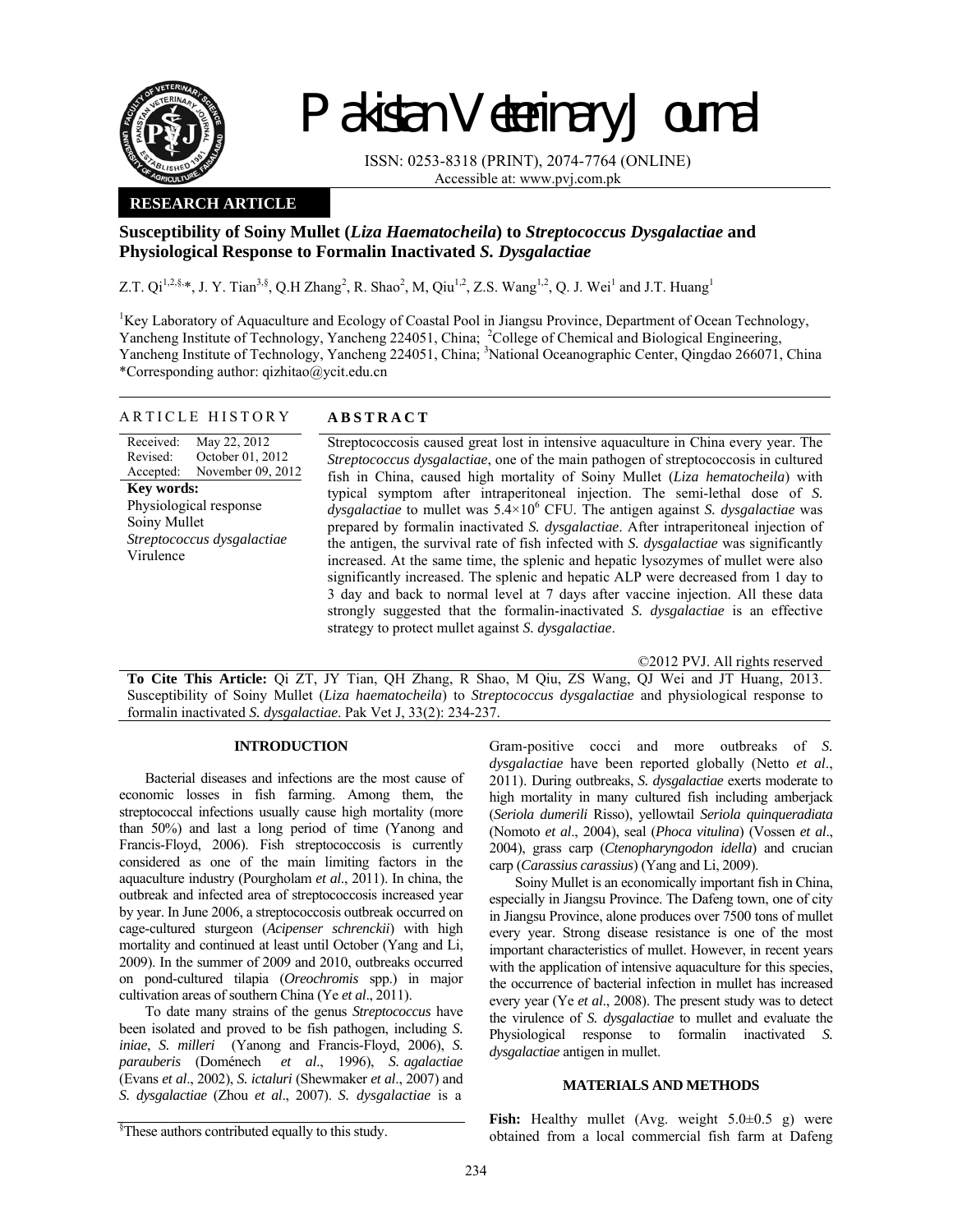town, Jiangsu Province, China. The fish were transported to the Laboratory of Department of Ocean Technology by oxygen supplying car. Fish were kept in 120 L plastic aquaria and supplied oxygen using an electric air pumping compressors. The fish were maintained on a 14-h light/ 10-h dark cycle at 22° C and fed twice daily with a commercial diet. The YSI multiprobe (YSI 556 Multiprobe system) was used to monitor dissolved oxygen (DO), pH, and temperature. The water conditions were controlled as: DO 6.2 mg/L, pH 7.0, total ammonia  $\leq 0.2$ mg/L, and nitrite  $\leq 0.02$  mg/L. All fish were acclimatized for 2 weeks prior to use.

**Preparation of formalin-inactivated** *S. dysgalactiae* **antigen:** The *S. dysgalactiae* was kindly provided by Pro. Li from the State Key Laboratory of Freshwater Ecology and Biotechnology, Institute of Hydrobiology, the Chinese Academy of Sciences. This bacterial was isolated from ten diseased Amur sturgeons and was confirmed as *S. dysgalactiae* by using physiological, biochemical properties and molecular analysis (Yang and Li, 2009). The *S. dysgalactiae* was inoculated in 100 mL flask having Todd Hewitt Broth (THB) broth and kept on an orbital shaker at 100 rpm for 24 hours under  $24^{\circ}$ C. After that the cells were collected by centrifugation at 10000 *g* for 10 min and washed three times with sterile phosphate buffer solution (PBS, 0.1 M, pH 7.0). Then 1.0% formalin was added to kill the *S. dysgalactiae*. After the formalized solution was kept for 24 h, the cells were harvested by centrifugation at 10000 *g* for 10 min and washed twice with sterile PBS. The cells were re-suspended in sterile PBS and the concentration of cells was adjusted to  $1.0 \times 10^8$ / mL. The preparation was stored at 4°C until use.

**Experimental infection:** Firstly, sixty healthy mullet  $(5.0\pm0.5)$  g) were divided into six groups, including one control group and five bacterial challenge groups. There were 10 fish in each group. The fish in the challenge groups were injected intraperitoneally with *S. dysgalactiae* at the dosage ranging from  $2 \times 10^5$  to  $2 \times 10^9$ CFU per fish while the fish in the control group with equal amount of 0.1 M PBS. These fish were maintained at 22°C in six 120-L aquaria with artificial oxygensupplement respectively. The trial lasted for 1 week. The mortality was recorded daily.

Secondly, a total of twenty healthy mullet  $(5.0\pm0.5$ g), divided randomly into 2 groups (vaccinated group and control group) containing 10 fish each group, were utilized for assessing the effect of vaccine on the mortality after *S. dysgalactiae* infection. The fish in vaccinated group were intraperitoneally injected with 0.1 mL of the inoculum containing  $1.0 \times 10^8$ /mL of formalin-inactivated *S. dysgalactiae*, while the fish in control group were injected with equal amount of 0.1 M PBS. After 24 h of antigen injection, the fish in both groups were injected intraperitoneally with 0.1 mL  $2 \times 10^9$  CFU *S. dysgalactiae*. After injection, the fish were monitored daily for 7 days and the mortality was recorded each day.

**Physiological response in mullet:** For this analysis, 24 healthy mullets were randomly divided into 2 groups (formalin inactivated *S. dysgalactiae* antigen group and control group). Each group contained twelve fish. For the antigen group, the fish were injected intraperitoneally with 0.1 mL of the inoculum containing  $1.0 \times 10^8$ / mL of formalin inactivated *S. dysgalactiae* antigen while the fish in control group were injected with equal amount of PBS. After injection for 1 d, 3 d, 5 d and 7 d, three fish from each group were sacrificed and their livers and spleens were collected for the enzyme assays, respectively. The fish in control group were also sampled at the same time. The liver (avg. weight  $0.133\pm0.051$  g) and spleen (avg. weight 0.037±0.011 g) samples were homogenized and the supernatants were diluted using 0.5 mL PBS for enzyme assay. The protein concentration was measured by the Braford method.

The level of lysozyme in samples was determined by turbidimetric assay kit (Lie *et al*., 1989) from Jiancheng Bioengineering Institute (Nanjing, China) with slight modifications. Briefly, 2 mL *Micrococcus lysodeikticus* solution was mixed with 0.2 mL of each sample and the transmittance was measured after 5 and 125 seconds by UV-2100 spectrophotometer (Unic Co., Ltd., China) at 530 nm wavelength. PBS was used as the blank and the pure lysozyme (provided by Jiancheng) as positive control.

The samples used for alkaline phosphatase (ALP) activity were prepared as mentioned above. The activity of ALP was determined using the commercial kit from Jiancheng Bioengineering Institute (Nanjing, China).

**Statistical analysis:** Data were statistically analyzed using one way analysis of variance (ANOVA) in SPSS statistical software. Significant differences were set as P<0.05.

### **RESULTS AND DISCUSSION**

*S. dysgalactiae* has been proved to be virulent and epidemic in several fish. Our observations showed that this bacterium also shared high virulence to mullet. After intraperitoneally infected with live *S. dysgalactiae*, the mullet first became quiet and stay on the tank bottom. Then the morbid mullet exhibited anorexia, eccentric swimming behavior such as spiraling or spinning and finally died. Compared with healthy mullet (Fig. 1a), necropsy showed that morbid fish developed<br>hepatomegaly, splenomegaly and gall bladder hepatomegaly, splenomegaly and gall bladder enlargement. The spleen was highly congested. Additionally, there was much bloody and yellowish fluid in the abdominal cavity (Fig. 1b). Yang and Li (2009) found that healthy Amur sturgeon died after being challenged with the dosage of  $4 \times 10^8$  CFU *S. dysgalactiae*. Meanwhile, this isolate could also cause death of carps and the LD<sub>50</sub> for crucian carps was  $2.45 \times 10^8$  -5.54 $\times 10^8$ CFU. Pan *et al.* (2009) also found *S. dysgalactiae* was lethal to Siberian sturgeon (*Acipenser baerii*) at a dosage of  $3 \times 10^8$  CFU. In present work, we found the  $LD_{50}$  for *S*. *dysgalactiae* to mullet was 5.4×10<sup>6</sup> CFU and the virulence of *S. dysgalactiae* to mullet was dose dependent. At the first day after challenge, there was no mortality of mullet for each dose of *S. dysgalactiae*; then there were different numbers of fish dying in *S. dysgalactiae* injected groups. The mortality reached 30, 50, 60 , 70 and 90% after 7 days injection for  $2\times10^5$  CFU,  $2\times10^6$  CFU,  $2\times10^7$  CFU,  $2\times10^8$  CFU and  $2\times10^9$  CFU *S. dysgalactiae* concentrations, respectively (Fig. 2). Our results were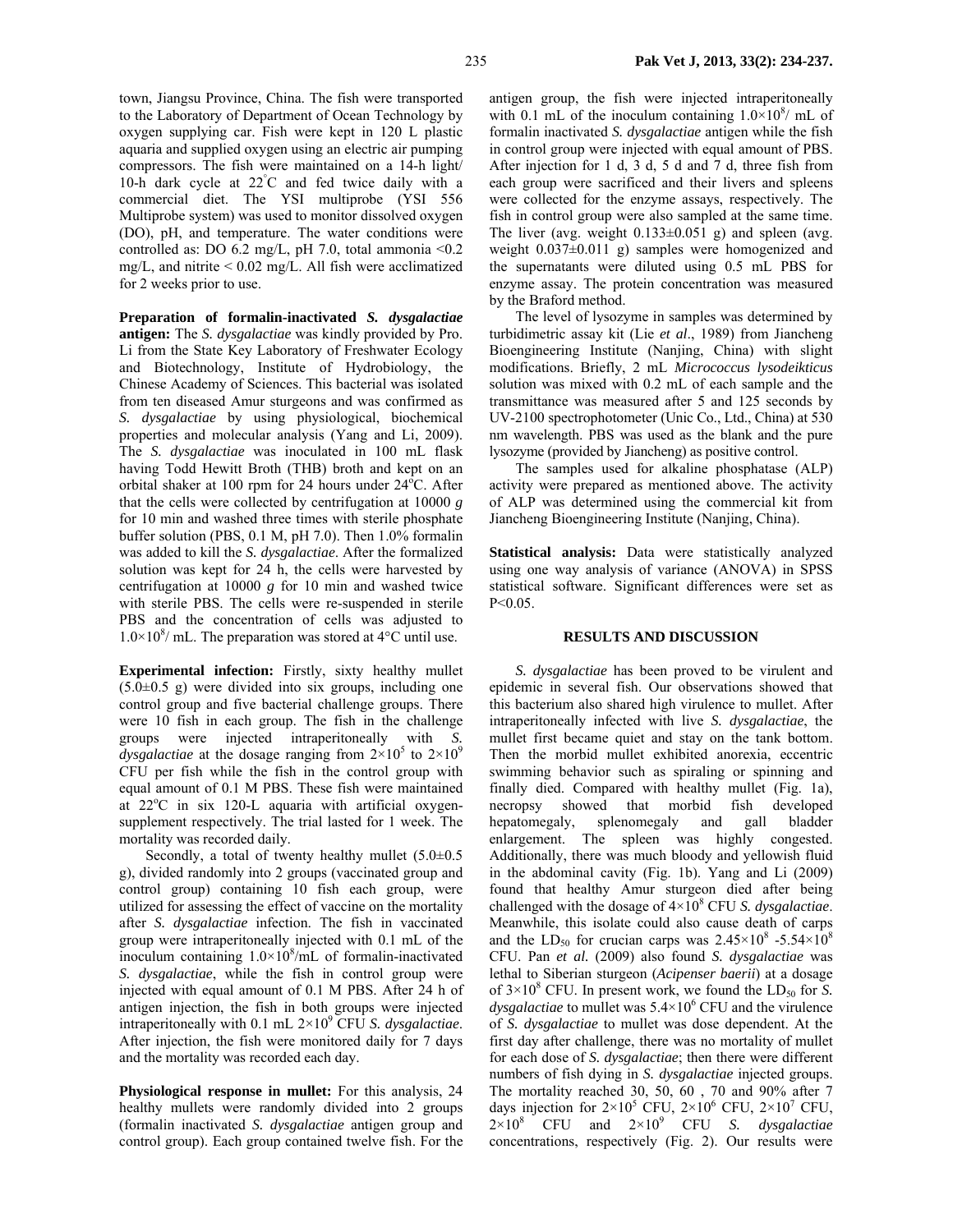coincidence with the observation of Yang and Li (2009). This condition was also similar to the natural status of *S. dysgalactiae* infection. Those results further confirmed that the *S. dysgalactiae* was epidemic in different fish species and this might one of reasons for the difficult prevention of streptococcosis in aquaculture.



**Fig. 1:** Anatomic feature of healthy mullet (a) and mullet infected with live *S. dysgalactiae* (b). Arrows showed the splenomegaly and gall bladder enlargement in diseased mullet.

Vaccines that developed by formalin killed bacteria have been found to be effectively for fish to defend streptococcosis. The formalin-killed *S. agalactiae* vaccine could significantly increase the survival rate of tilapia (*Orechromis niloticus*) after *S. agalactiae* challenged (Evans *et al*., 2004). Eldar *et al.* (1997) also found that formalin killed *S. iniae* vaccine could decrease the mortality of rainbow trout (*Oncorhynchus mykiss*) after *S.iniae* infection. The using of formalin inactivated vaccine in Sea bass and sea bream against pasteurellosis and turbot against streptococcosis had been successful carried out (Håstein *et al*., 2005). Those all confirmed that the formalin inactivated bacteria might be a good choice for vaccine preparation. In present study, we found that the formalin inactivated *S. dysgalactiae* antigen could significantly increase the survival rate of mullet that infected with *S. dysgalactiae*. After antigen injected for 7 days, the fish were challenged with live  $2 \times 10^8$  CFU *S*. *dysgalactiae*. The mortality was then calculated and the result was shown in Fig. 2. The vaccine could significantly decrease the mortality that caused by live *S. dysgalactiae.* For the vaccine group, the mortality at 7 days after challenge was only 30%, which was significantly lower than that of control group (70%) (P<0.05). The reason for the mortality decreasing might be the fish innate immunity was activated by formalinkilled bacteria. Of course, the exact reason needed to be studied in the future work. At least, our results further confirmed the formalin-killed bacterial was helpful for the fish to prevent the occurrence and development of bacterial disease.

Many researches focused on the physiological response of animal to formalin inactivated pathogen antigen. Ispir *et al.* (2009) found the formalin inactivated *Yersinia ruckeri* vaccine could increase the immune indicators of rainbow trout. Liu *et al.* (2008) also found formalin-inactivated *Flavobacterium columnare* could upregulate the immune related genes, e.g. C-reactive protein, and tumor necrosis factor α. Our observations showed that the levels of hepatic and splenic lysozyme were increased

after antigen injection and exerted time-dependent pattern. The level of hepatic lysozyme was 0.59±0.06 U/mL for the control group. After 3 days of injection the hepatic lysozyme was 3.0 U/mL, which was significantly higher than that of control group  $(P<0.05)$ . At 7 days after injection, the hepatic lysozyme was 7.50 U/ml, which was 12.7-fold of hepatic lysozyme in control group (Fig. 3a). For the splenic lysozyme, the level in control group was 0.32 U/ ml. After 1 days of injection the splenic lysozyme increased to be 4.95 U/ml and reached to be 11.82 U/ml at 7 day after injection (Fig. 3a).



**Fig. 2:** Cumulative survival rate for mullet in live *S. dysgalactiae* challenge experiment and vaccinated group. For the challenge experiment, the fish were injected intraperitoneally with different dose of *S. dysgalactiae* while the fish in the control group with equal amount of 0.1 M PBS. For the vaccine protected experiment, the vaccinated group was injected with 0.1 mL formalin-inactivated *S. dysgalactiae*  (1.0×108 /mL); control group injected with equal amount of 0.1 M PBS. Then the fish was challenged with 0.1 mL 2×109 CFU *S. dysgalactiae* by intraperitoneally injection. The survival rate of both experiments was monitored daily and the mortality was recorded each day. n=10.

Lysozyme is an important defense molecule of fish innate immune system that is important in mediating protection against microbial invasion (Saurabh and Sahoo, 2008). Although the observing time was shorter, our studies found that the formalin inactivated *S. dysgalactiae* could significantly increase the activity of splenic and hepatic lysozyme of mullet. The results indicated that during the early stage after antigen injection, the nonspecific immune response was activated to prevent *S. dysgalactiae* infection. We also observed that the levels of hepatic and splenic ALP were significantly decreased from 1 day to 5 day after antigen injection  $(P<0.05)$ , and return the normal level at 7 days after vaccine injection. The hepatic ALP in the control group was 60.6 U/g of total protein, while decreased to be 22.2, 40.6 and 31.74 U/g after 1, 3 and 5 days of vaccine injection, respectively (Fig. 3b). At 7 days after injection, the hepatic ALP was  $62.4$  U/g. The same case was also observed in splenic ALP. The splenic ALP after 1, 3 and 5 days of vaccine injection were 2.82, 3.63 and 3.35 U/g respectively, which were significantly lower than that of control group (5.11 U/g) (P<0.05). At 7 days after injection, the splenic ALP was 4.63 U/g (Fig. 3b). These results suggested that some parenchymal damages in liver and spleen (Ahmad *et al*., 1995). At 7 days after injection, the ALP in liver and spleen were back to normal level indicating the damages